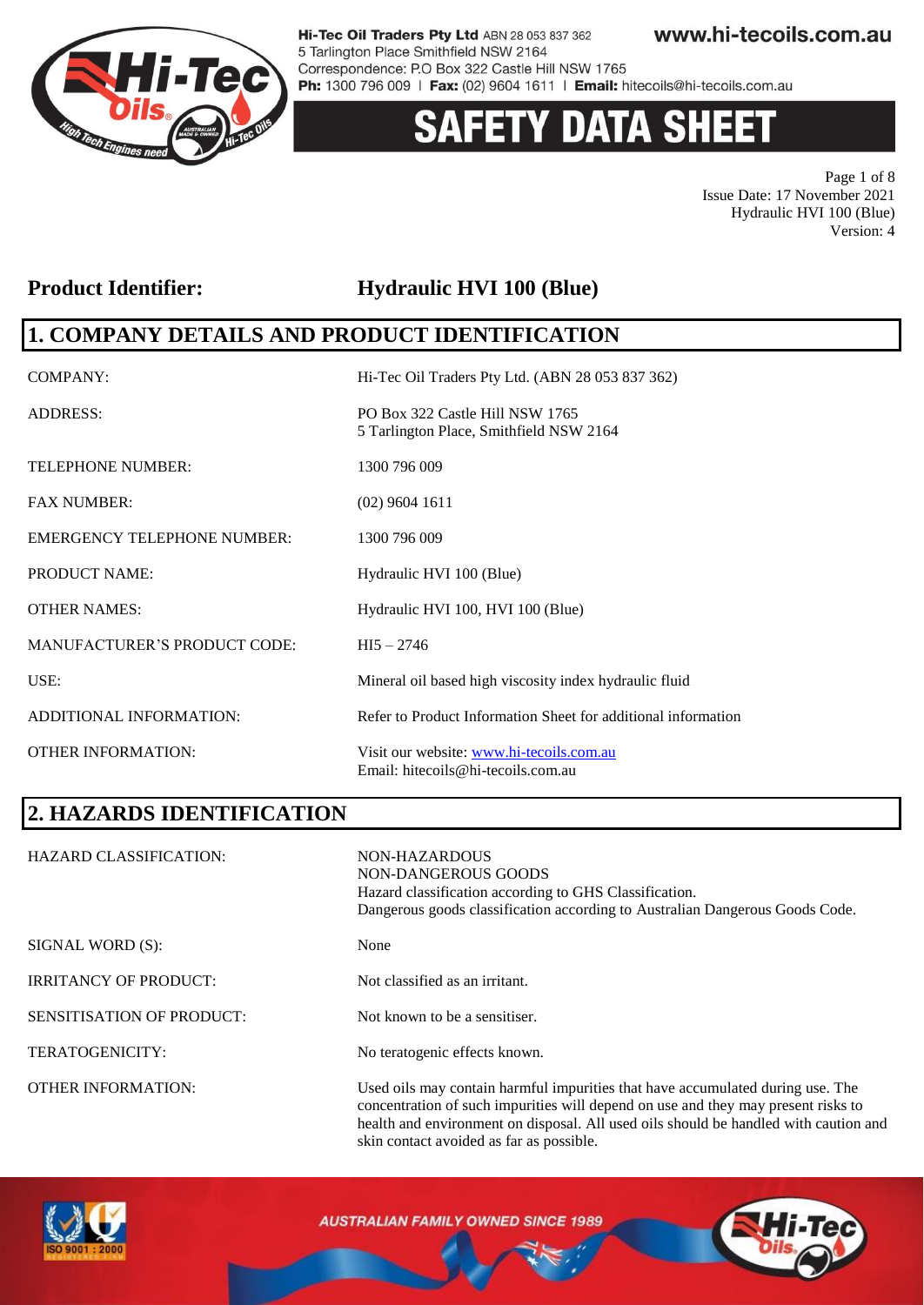

# **Y DATA SHEE**

Page 2 of 8 Issue Date: 17 November 2021 Hydraulic HVI 100 (Blue) Version: 4

## **3. IDENTIFICATION / COMPOSITION OF INGREDIENTS**

CHEMICAL CHARACTERISTICS**:** Liquid

INGREDIENTS:-

CHEMICAL ENTITY: CAS No. PROPORTION Mineral Oil 64742-65-0 > 90% Ingredients determined not to be hazardous Mixture To 100%

OTHER INFORMATION: The petroleum oils in this product contain less than 3% DMSO extract as measured by IP 346 test method.

# **4. FIRST AID MEASURES**

#### **HEALTH EFFECTS**

| SWALLOWED:                   | If a large quantity is ingested seek immediate medical attention. Give water to drink.<br>DO NOT induce vomiting. If vomiting occurs get immediate medical attention due to<br>aspiration into lungs risk.                                                                                                                                                                                                                                                                                                                        |
|------------------------------|-----------------------------------------------------------------------------------------------------------------------------------------------------------------------------------------------------------------------------------------------------------------------------------------------------------------------------------------------------------------------------------------------------------------------------------------------------------------------------------------------------------------------------------|
| EYE:                         | Immediately irrigate with copious amounts of water for at least 15 minutes. Eyelids to<br>be held open. In all cases of eye contamination it is a sensible precaution to seek<br>medical advice.                                                                                                                                                                                                                                                                                                                                  |
| SKIN:                        | Remove contaminated clothing and wash skin thoroughly with plenty of soap and<br>water. High pressure injection through the skin requires <b>URGENT</b> medical attention<br>for possible incision, irrigation and/or debridement. Contact with molten material will<br>require treatment by a physician for burns (Do not remove material).                                                                                                                                                                                      |
| <b>INHALED:</b>              | Remove victim from exposure to fresh air - avoid becoming a casualty. Allow patient<br>to assume most comfortable position and keep warm. Keep at rest until fully<br>recovered. Seek medical advice if effects persist. If breathing laboured and patient<br>cyanotic (blue), ensure airways are clear and have qualified person give oxygen<br>through face mask. If breathing has stopped apply artificial respiration at once. In the<br>event of cardiac arrest, apply external cardiac massage and seek urgent medical aid. |
| <b>FIRST AID FACILITIES:</b> | Normal washroom facilities are generally suitable. Ensure an eye wash station and<br>safety shower is available and ready for use.                                                                                                                                                                                                                                                                                                                                                                                                |
| <b>ADVICE TO DOCTOR:</b>     | Treat symptomatically.                                                                                                                                                                                                                                                                                                                                                                                                                                                                                                            |
| <b>OTHER INFORMATION:</b>    | Keep water and mild soap near work site.                                                                                                                                                                                                                                                                                                                                                                                                                                                                                          |

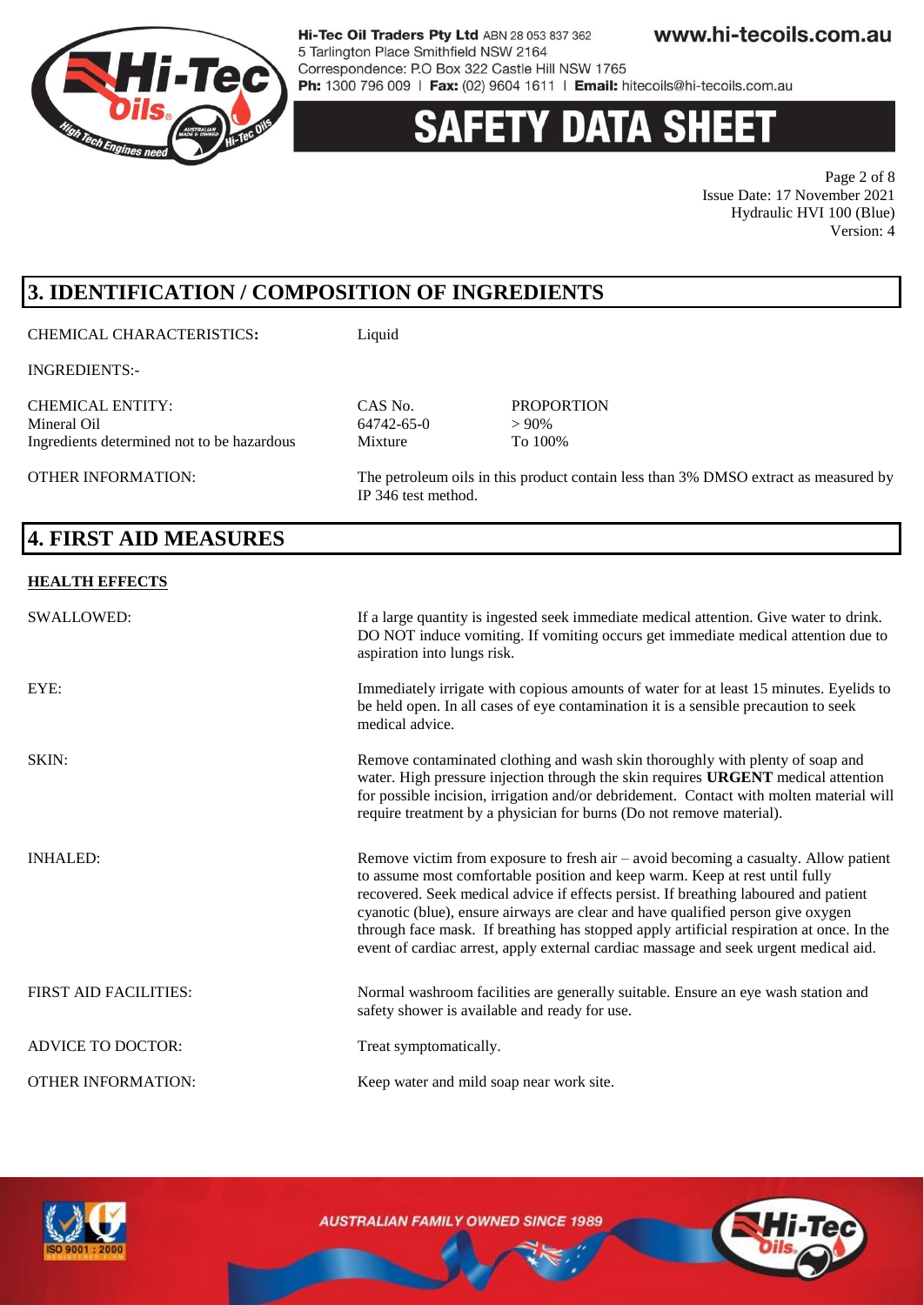

# 'Y DATA SH

Page 3 of 8 Issue Date: 17 November 2021 Hydraulic HVI 100 (Blue) Version: 4

### **5. FIRE FIGHTING MEASURES**

#### **FIRE/EXPLOSION HAZARD**

| <b>HAZARDS OF USE/STORAGE:</b>           | Product is a C2 combustible liquid according to AS 1940. This product is combustible<br>if preheated.                                                                                                         |
|------------------------------------------|---------------------------------------------------------------------------------------------------------------------------------------------------------------------------------------------------------------|
| <b>HAZARDS FROM COMBUSTION PRODUCTS:</b> | Combustion products may include: oxides of carbon, nitrogen and sulphur, a complex<br>mixture of airborne unidentified organic and inorganic solid and liquid particulates.                                   |
| FIRE-FIGHTING RECOMMENDATIONS:           | If safe to do so, remove containers from path of fire. Keep storage tanks, pipelines,<br>containers, fire exposed surfaces, etc. cool with water spray. Avoid spreading liquid<br>and fire by water flooding. |
| PRECAUTION:                              | Do not use water jet. Water may cause splattering.                                                                                                                                                            |
| <b>SUITABLE EXTINGUISHING MEDIA:</b>     | Use foam, sand, carbon dioxide or dry chemical.                                                                                                                                                               |
| PROTECTIVE MEASURES:                     | Fire fighters should wear self-contained breathing apparatus if risk of exposure to<br>products of combustion.                                                                                                |
| <b>REACTIVITY:</b>                       | May react with strong oxidising agents.                                                                                                                                                                       |

### **6. ACCIDENTAL RELEASE MEASURES**

SPILLS & DISPOSAL: Slippery when spilt. Avoid accidents, clean up immediately.

CLEAN-UP PROCEDURE - SMALL SPILLS (20L or less): Absorb or contain liquid with sand, earth or spill control material. Shovel up using non-sparking tools and place in a sound labelled sealable container for subsequent safe disposal. Place leaking containers in a sound labelled drum. Scrub contaminated surfaces with detergent solution. Retain washings as contaminated waste.

CLEAN-UP PROCEDURES - LARGE SPILLS (Greater than 20L): Transfer to a sound labelled, sealable container for product recovery or safe disposal. Treat residues as for small spills.

PERSONAL PRECAUTIONS: Extinguish naked flames. Remove ignition sources. No smoking. Avoid sparks. Take precautionary measures against static discharges. Avoid contact with skin, eyes and clothing. Evacuate the area of non-essential personnel. Shut off leaks, if possible without personal risk. Do not breathe vapours. Ventilate contaminated area thoroughly. Dispose of according to local regulations.



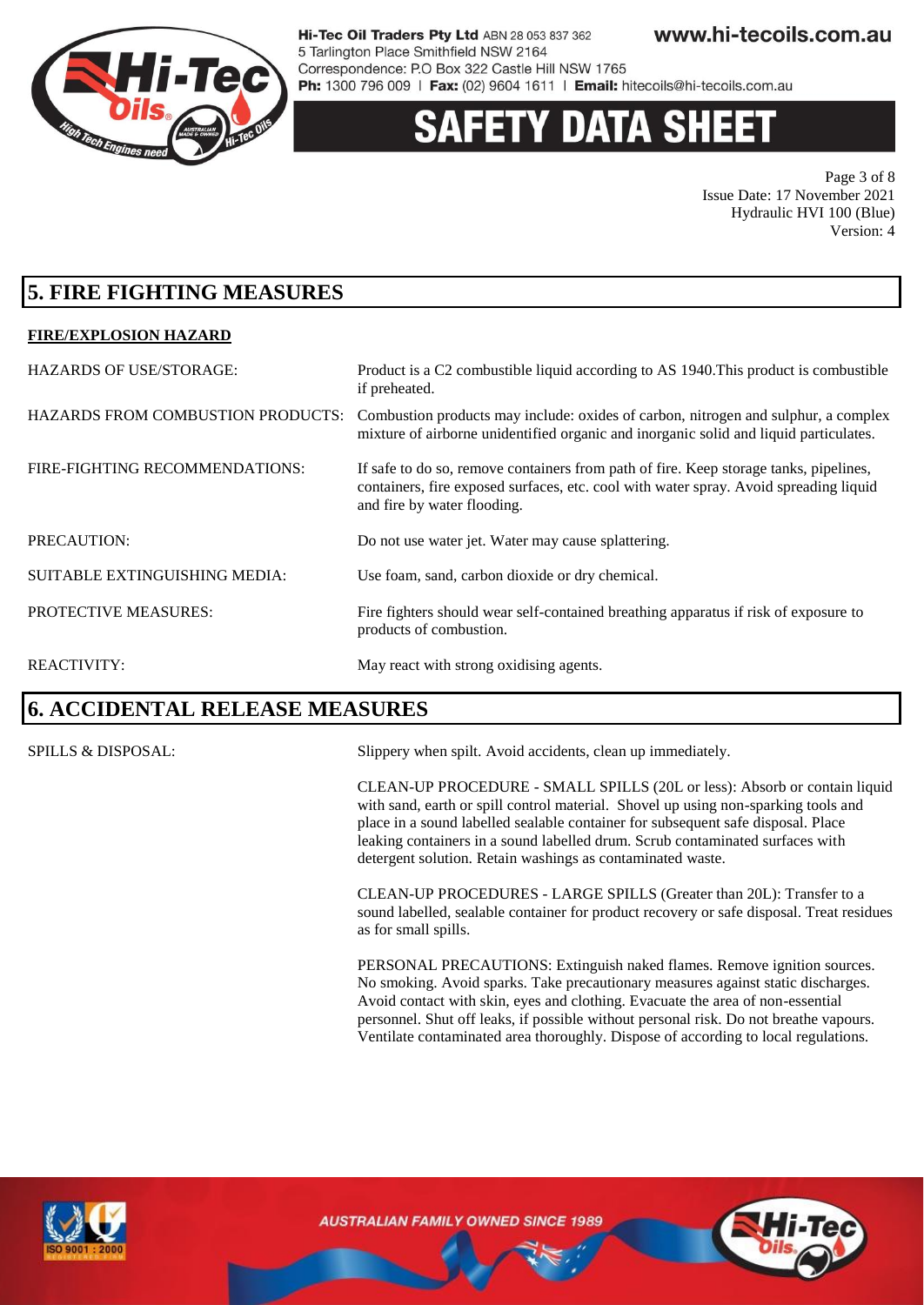

# **ETY DATA SHE**

Page 4 of 8 Issue Date: 17 November 2021 Hydraulic HVI 100 (Blue) Version: 4

### **6. ACCIDENTAL RELEASE MEASURES (CONT)**

OTHER INFORMATION: PROCEDURES IN CASES OF LEAKAGE OR BREAKAGE: Stop the source of the leak or release and contain spill if possible. Ventilate area. Use respirator and protective clothing outlined in this MSDS. Cover spill with inert absorbent earth. Use a stiff brush to mix thoroughly. Sweep up and place in a sound labelled disposable container. Scrub contaminated area with detergent and water using a stiff brush. Pick up liquid with additional absorbent material and place in a sound labelled disposable container. Prevent contamination of groundwater or surface water.

should be provided to maintain airborne concentration levels below the exposure

standard or the Manufacturer's recommended exposure standard.

### **7. HANDLING AND STORAGE**

| PRECAUTIONS FOR SAFE HANDLING:  | When handling product in drums, safety footwear should be worn and proper handling<br>equipment should be used. Prevent spillages. Ensure the appropriate personal<br>protective equipment is used when handling this product. Ensure high level of<br>personal hygiene is maintained when using this product. That is; always wash hands<br>before eating, drinking smoking or using the toilet. |
|---------------------------------|---------------------------------------------------------------------------------------------------------------------------------------------------------------------------------------------------------------------------------------------------------------------------------------------------------------------------------------------------------------------------------------------------|
| <b>SAFE STORAGE CONDITIONS:</b> | Keep containers closed at all times. Store in a cool place out of direct sunlight. Store<br>away from oxidising agents. Check containers regularly for leaks.                                                                                                                                                                                                                                     |
| <b>CORROSIVENESS:</b>           | Not corrosive.                                                                                                                                                                                                                                                                                                                                                                                    |
| <b>STORAGE REGULATIONS:</b>     | Store in a well ventilated place away from ignition sources, oxidising agents,<br>foodstuffs and clothing.<br>Keep containers closed when not in use.<br>Refer to AS 1940 – The Storage and Handling of Flammable Liquids, and NOHSC:<br>1015 – National Standard for Storage and Handling of Workplace Dangerous Goods<br>for further information.                                               |

### **8. EXPOSURE CONTROLS / PERSONAL PROTECTION**

NATIONAL EXPOSURE STANDARDS: No exposure standard has been established for this product. NOHSC Exposure Standard: Oil mists – time weighted average (TWA)  $5 \text{ mg/m}^3$  is recommended. OTHER EXPOSURE INFORMATION: Exposure Standard means the average concentration of a particular substance in the worker's breathing zone, exposure to which, according to current knowledge, should not cause adverse health effects nor cause undue discomfort to nearly all workers. It can be of three forms; time-weighted average (TWA), peak limitation, or short term exposure limit (STEL). ENGINEERING CONTROLS: Maintain concentration below recommended exposure limit. Special ventilation is not normally required. However, in the operation of certain equipment or at elevated temperatures mists or vapour may be generated and localised exhaust ventilation

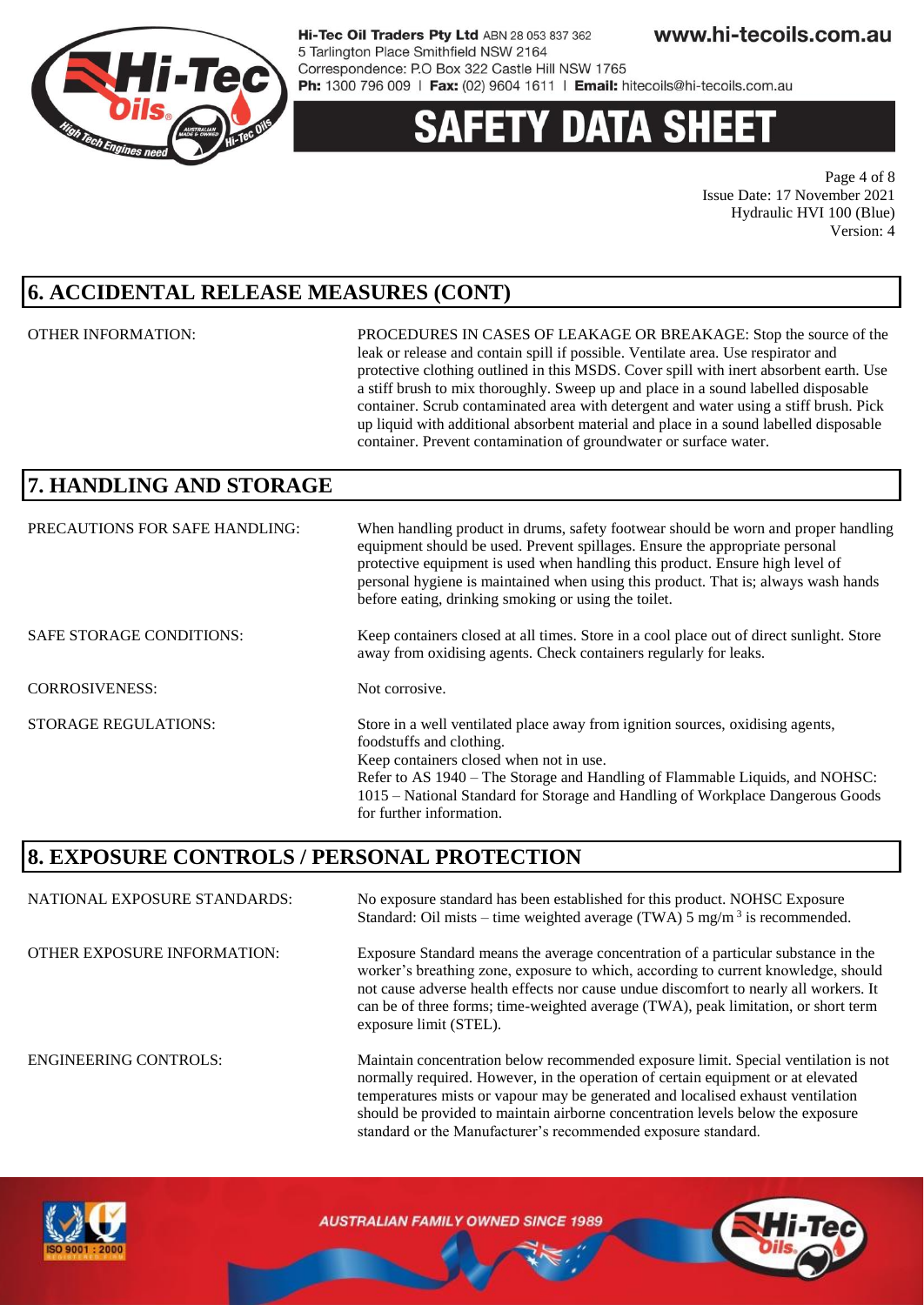

# y data sheet

Page 5 of 8 Issue Date: 17 November 2021 Hydraulic HVI 100 (Blue) Version: 4

### **8. EXPOSURE CONTROLS / PERSONAL PROTECTION (CONT)**

| <b>RESPIRATORY PROTECTION:</b>      | A respirator is not normally required. Airborne concentrations should be kept at<br>lowest level possible. If vapours, mists or dusts are generated and the recommended<br>exposure limit for the product is exceeded, use appropriate AS/NZS 1715/1716<br>approved half -face filter respirator suitable for organic vapours or air supplied<br>respirator are worn. Air supplied respirators should always be worn when the airborne<br>concentration of the contaminant or the oxygen content of the air is unknown |
|-------------------------------------|------------------------------------------------------------------------------------------------------------------------------------------------------------------------------------------------------------------------------------------------------------------------------------------------------------------------------------------------------------------------------------------------------------------------------------------------------------------------------------------------------------------------|
| <b>EYE PROTECTION:</b>              | Safety glasses, goggles or face shield as appropriate.                                                                                                                                                                                                                                                                                                                                                                                                                                                                 |
| <b>HAND PROTECTION:</b>             | Wear gloves of impervious material such as PVC, neoprene or nitrile gloves.                                                                                                                                                                                                                                                                                                                                                                                                                                            |
| <b>FOOTWEAR:</b>                    | Enclosed footwear.                                                                                                                                                                                                                                                                                                                                                                                                                                                                                                     |
| <b>BODY PROTECTION:</b>             | Overalls or similar protective apparel.                                                                                                                                                                                                                                                                                                                                                                                                                                                                                |
| <b>HYGIENE MEASURES:</b>            | Always wash hands before eating, drinking, smoking or using the toilet. If<br>contamination occurs, change clothing. Launder contaminated clothing before reuse.<br>Discard internally contaminated gloves.                                                                                                                                                                                                                                                                                                            |
| <b>SPECIAL PROTECTIVE MEASURES:</b> | The product will not burn unless preheated. Isolate from sources of heat, naked flames<br>or sparks.                                                                                                                                                                                                                                                                                                                                                                                                                   |

### **9. PHYSICAL AND CHEMICAL PROPERTIES**

| FORM:                               | Liquid                                      |
|-------------------------------------|---------------------------------------------|
| APPEARANCE:                         | Clear and bright liquid.                    |
| COLOUR:                             | Blue                                        |
| <b>ODOUR:</b>                       | Mild                                        |
| <b>MELTING POINT:</b>               | Less than $0^{\circ}$ C                     |
| <b>BOILING POINT:</b>               | Greater than $300^{\circ}$ C                |
| DENSITY @ $15^{\circ}C$ (kg/L):     | 0.871 typical                               |
| FLASHPOINT (ASTM D-93), Closed Cup: | $>150^{\circ}$ C                            |
| <b>FLAMMABILITY LIMITS -LOWER:</b>  | Approximately 1.5%                          |
| FLAMMABILITY LIMITS - UPPER:        | Approximately 6.0%                          |
| FLAMMABILITY:                       | Combustible Liquid C2 according to AS 1940. |



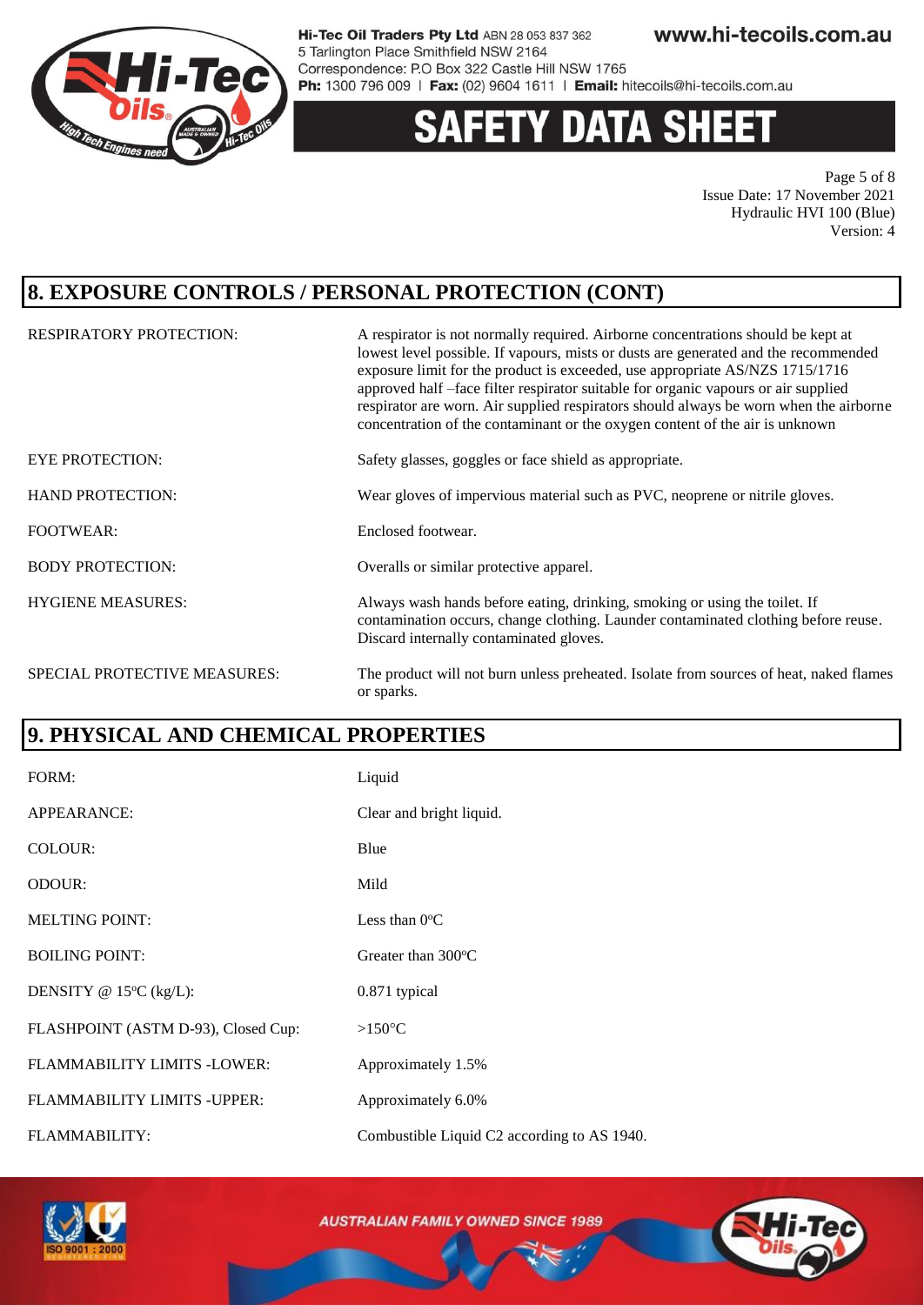

# 'Y DATA SHEET

Page 6 of 8 Issue Date: 17 November 2021 Hydraulic HVI 100 (Blue) Version: 4

# **9. PHYSICAL AND CHEMICAL PROPERTIES (CONT)**

| <b>SOLUBILITY IN WATER:</b>                | Not soluble.                                                               |
|--------------------------------------------|----------------------------------------------------------------------------|
| SOLUBILITY IN ORGANIC SOLVENTS:            | Soluble in petroleum solvents.                                             |
| <b>VAPOUR PRESSURE:</b>                    | Less than $0.1$ kPa                                                        |
| VAPOUR DENSITY $(Air = 1)$ :               | Greater than 2.0                                                           |
| VISCOSITY @ 40 $^0C$ (mm <sup>2</sup> /s): | Approximately 100                                                          |
| <b>EVAPORATION RATE:</b>                   | Less than 1 (n-butyl acetate $= 1$ )                                       |
| <b>AUTO-IGNITION TEMPERATURE:</b>          | Greater than $250^{\circ}$ C                                               |
| <b>EXPLOSION PROPERTIES:</b>               | Not considered an explosion risk under normal conditions of use.           |
| <b>OTHER INFORMATION:</b>                  | These physical data and other properties do not constitute a specification |

### **10. STABILITY AND REACTIVITY**

| <b>CHEMICAL STABILITY:</b>  | Stable under normal conditions of use.                           |
|-----------------------------|------------------------------------------------------------------|
| <b>CONDITIONS TO AVOID:</b> | Heat, direct sunlight, open flames or other sources of ignition. |
| INCOMPATIBLE MATERIALS:     | Strong oxidising agents.                                         |
| <b>HAZARDOUS REACTIONS:</b> | Will react with strong oxidising agents.                         |
| HAZARDOUS POLYMERISTION:    | Will not occur.                                                  |

### **11. TOXICOLOGICAL INFORMATION**

| <b>TOXICOLOGY INFORMATION:</b> | This product contains petroleum base oils, which may be refined by various processes<br>including severe solvent extraction, hydro cracking and hydro treating. These oils<br>have not been listed in the U.S. National Toxicology Program (NTP) Annual Report<br>nor have they been classified by the International Agency for Research on Cancer<br>(IARC) as carcinogenic or probably carcinogenic to humans. Oral LD50 ({UDO1}) : {<br>$UDO2$ } mg/kg. |
|--------------------------------|------------------------------------------------------------------------------------------------------------------------------------------------------------------------------------------------------------------------------------------------------------------------------------------------------------------------------------------------------------------------------------------------------------------------------------------------------------|
| <b>INHALATION:</b>             | Inhalation of mists or aerosols can produce respiratory irritation.                                                                                                                                                                                                                                                                                                                                                                                        |
| <b>INGESTION:</b>              | May cause mild irritation of the mouth, throat and stomach with nausea and mild<br>diarrhoea. Large amounts can cause vomiting which can lead to aspiration of vomited<br>material into the lungs.                                                                                                                                                                                                                                                         |

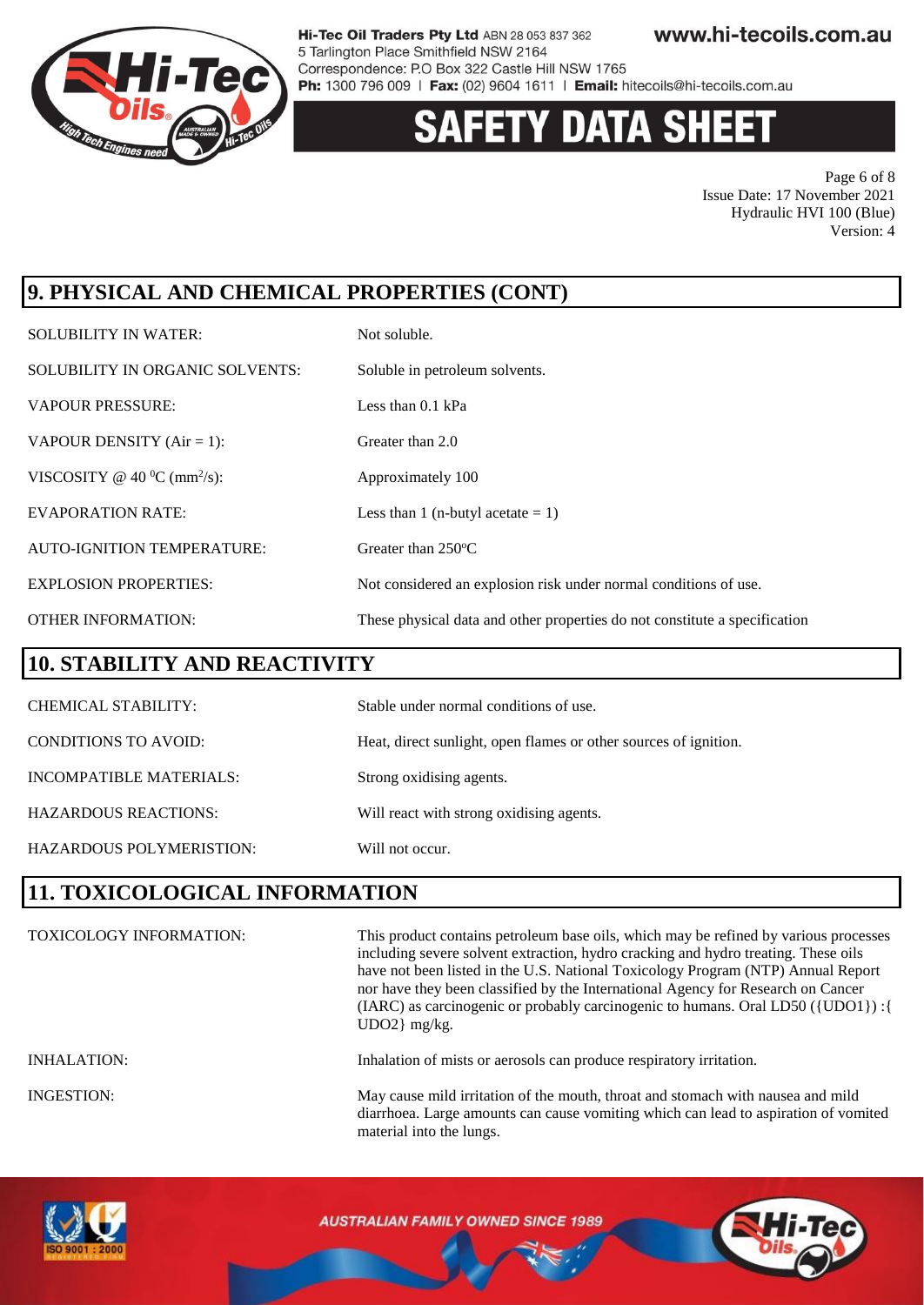

# 'Y DATA SH

Page 7 of 8 Issue Date: 17 November 2021 Hydraulic HVI 100 (Blue) Version: 4

# **11. TOXICOLOGICAL INFORMATION (CONT)**

| SKIN:                   | Will have a de-fatting effect on the skin. Contact with skin may result in irritation.                                                                                                                                          |
|-------------------------|---------------------------------------------------------------------------------------------------------------------------------------------------------------------------------------------------------------------------------|
| EYE:                    | May cause watering of eyes.                                                                                                                                                                                                     |
| REPRODUCTIVE TOXICITY:  | This product contains small amounts of para-dodecylphenol. Rats when given high,<br>repeated daily doses by oral intubation experienced adverse reproductive effects. The<br>relevance of these effects to humans is uncertain. |
| <b>CHRONIC EFFECTS:</b> | Prolonged or repeated exposure may result in irritation, with the possibility of<br>dermatitis.                                                                                                                                 |
| MUTAGENICITY:           | Mutagenic effects not known.                                                                                                                                                                                                    |
| CARCINOGENICITY:        | Product is not a known carcinogen.                                                                                                                                                                                              |

#### **12. ECOLOGICAL INFORMATION**

ECOLOGICAL INFORMATION: Leaching and penetration through soils is generally regarded as resulting in long-term persistence. Fresh or used product may be harmful to aquatic life. Do not allow material to enter drains or watercourses. Major constituents are expected to be readily biodegradable.

### **13. DISPOSAL CONSIDERATIONS**

DISPOSAL CONSIDERATIONS: Dispose of according to federal, E.P.A. and state regulations.

### **14. TRANSPORT INFORMATION**

ROAD & RAIL TRANSPORT: ADG REQUIREMENT Not classified as a Dangerous Good according to the Australian Code for the

MARITIME TRANSPORT:

IMO/IMDG REQUIREMENT Not classified as a Dangerous Good according to the criteria of the International Maritime Dangerous Goods Code (IMDG Code) for transport by sea.

ICAO/IATA REQUIREMENT Not classified as a Dangerous Good according to the criteria of the International Maritime Air Transport Association (IATA) Dangerous Goods Regulations for transport by air.

Transport of Dangerous Goods by Road and Rail.



AIR TRANSPORT: